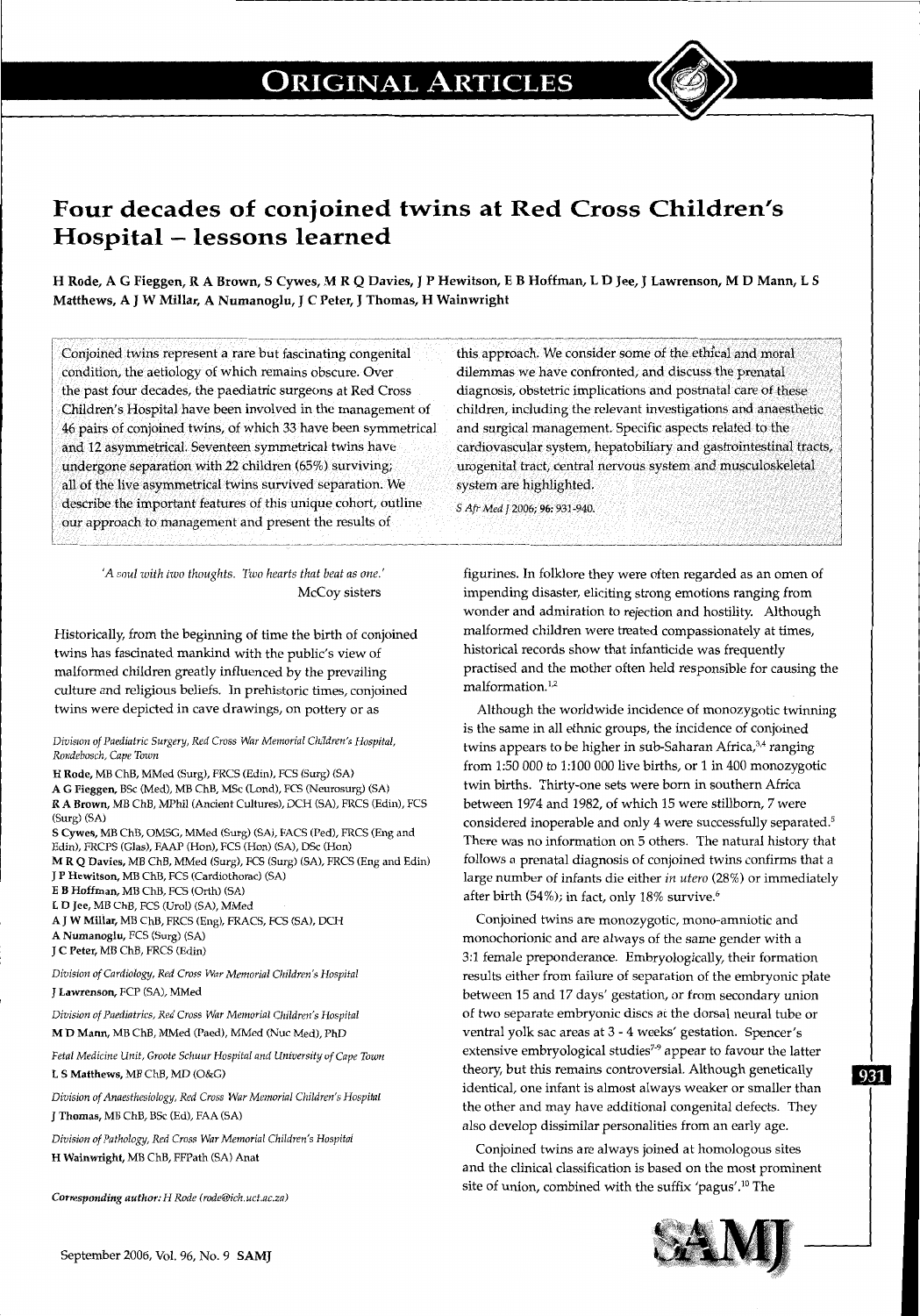twins are individual and deformed but symmetrical and proportional. There are eight recognised configurations, i.e. thoracopagus (chest), omphalopagus (umbilicus), ischiopagus (hip), pygopagus (rump), rachipagus (spine), craniopagus (cranium), cephalopagus (head), and parapagus (side). They can be further described as symmetrical or asymmetrical; asymmetrical or incomplete conjoined twins result from the demise of one twin with remnant structures attached to the complete twin but the junction remains at or near one of the common sites of union. Fetus in fetu refers to asymmetrical monozygotic diamniotic intraparasitic twins. $11$  Conjoined triplets 'and beyond' are exceptionally rare; their pathogenesis remains even more obscure. 12

The surgical separation of conjoined twins presents a great challenge and undoubtedly requires a multidisciplinary team. An unequal external union, variations in internal anatomy and discordant anomalies, especially in the rightsided twin, mandate thorough elucidation of the anatomy of conjunction before planning the surgical procedure required to separate and individualise the twins. The first successful surgical separation took place in 1689 and more than 1 200 cases had been reported in the literature by 2000. 13 This report is a description of the lessons learned at one hospital over a period of 42 years, encompassing prenatal diagnosis, obstetric intervention, early postnatal management, special investigations, surgical strategies, anaesthetic considerations, ethical aspects and outcome.

## **Material and methods**

Red Cross War Memorial Children's Hospital serves as a regional referral centre for the management of conjoined twins. Unborn twins have been referred for advice either to plan the mode of delivery because of obstetric implications, or for consideration of termination of pregnancy and the attendant ethical and moral considerations. Ideally the immediate perinatal management of the babies is also planned. Once born, they were referred for appropriate investigation and surgical management and the therapeutic options considered ranged from conservative, non-surgical management to emergency or planned surgery.

Investigations were directed towards identifying the anatomy of conjunction, and consequently the viability of separation (Table I). The areas of fusion largely determined the imaging modalities chosen. Skeletal surveys, echocardiography, ultrasonography, computed tomography (CT) and magnetic resonance imaging (MRI) provided excellent anatomical detail, demonstrating organ position, shared viscera and vascular anatomy. Contrast imaging evaluated the gastrointestinal and urinary systems and endoscopy was of further help in the urogenital assessment. Radioisotopes assessed regional perfusion fields. Twins with no reasonable chance of survival, largely due to cardiac anomalies

| System            | Evaluation                                           |
|-------------------|------------------------------------------------------|
| Cardiorespiratory | Electrocardiogram                                    |
|                   | Echocardiography/Doppler ultrasound                  |
|                   | MRI/CT with contrast                                 |
|                   | Angiogram                                            |
| Alimentary tract  | Contrast meal and enema                              |
|                   | Ultrasound                                           |
|                   | Radio-isotope scans (liver); technetium              |
|                   | Tc99m-(Sn) colloid and excretion Tc99m<br>mebrofenin |
|                   | Radio-isotope scintigraphy                           |
| Genito-urinary    | Ultrasound                                           |
|                   | Isotope renography                                   |
|                   | Micturating cystourethrography                       |
|                   | Genitogram                                           |
| Skeletal system   | Radiography                                          |
|                   | MRI (spinal cord)                                    |
|                   | Ultrasound                                           |
| Vascular          | Doppler ultrasound                                   |
|                   | Angiography                                          |
| Cross-circulation | Radio-isotope scan Tc99m-DMSA                        |

incompatible with life, and those with irreversible postnatal diseases such as necrotising enterocolitis, received only palliative treatment and were not considered for separation.

Emergency surgery was performed when there was damage to the connecting bridge or when correctable anomalies threatened the survival of one or both twins. Elective surgery was performed only when the infants were thriving and all investigations had been completed, providing a comprehensive and functional description of normal and fused anatomy.

## **Clinical results**

Over a period of 42 years (1964- 2006), Red Cross Children's Hospital has managed 46 sets of symmetrical and asymmetrical conjoined twins. The diagnosis of conjoined twins has important obstetric implications and our results are combined with those of Viljoen *et al.5* to formulate a comprehensive database to guide obstetric management. The relevant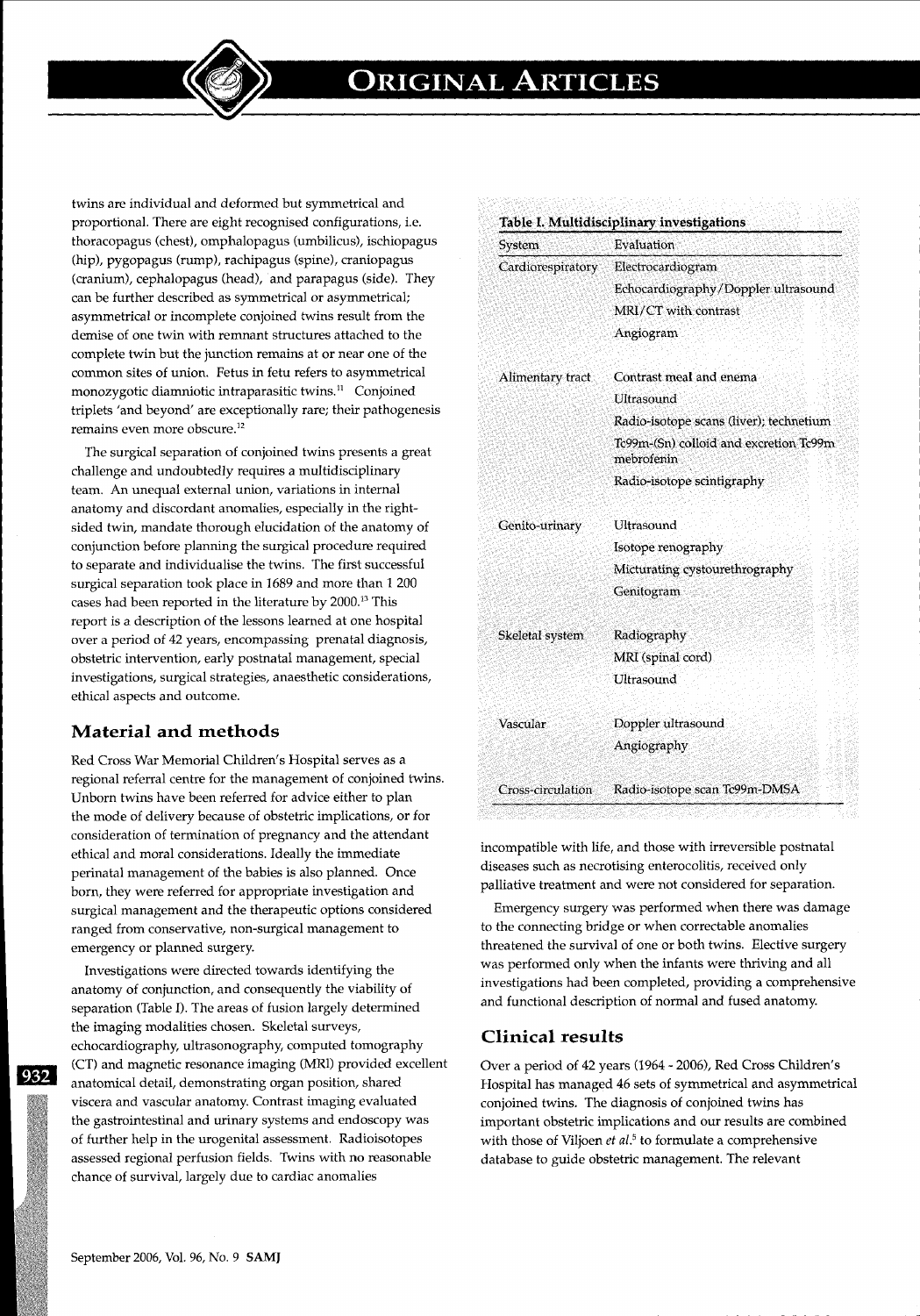

The surgical management of conjoined twins is divided into three categories (Tables III and IV).

1. Non-operative management. Ten sets were stillborn, 8 of which were thoracopagus, 1 ischiopagus and 1 triplet. Intrauterine death was either due to elective abortion (13- 32 weeks), obstetric error or complex cardiac anomalies incompatible with life, confirmed by postmortem examination. These fetuses were lost during the 26 - 30th week of gestation. Five sets of thoracopagus twins were born alive but subsequently died from complex cardiac anomalies with cardiac failure at 9 days - 2 months after birth. One symmetrical ischiopagus twin died as a result of a perforated colon and peritonitis.

2. Emergency separation. Emergency operations were performed on 3 symmetrical sets during the neonatal period. A thoracopagus twin deteriorated on day 15 necessitating emergency separation. Great difficulty was encountered closing the thoraco-abdominal defects primarily, which resulted in irreversible respiratory failure. An omphalopagus twin was born with a ruptured exomphalos with evisceration of liver and loops of bowel and death of the other. One parapagus twin was moribund at birth necessitating surgical separation within 17 hours once preliminary investigations had been performed. Only 2 of 6 children survived separation with 1 dying at 6 weeks from bronchopneumonia.

3. Elective separation. Elective separations were performed on 14 sets at ages ranging from 4 days to 11 months, when tissues were still pliable and the infants in the optimal physiological state. Reasons for the wide variation included allowing time for the infants to grow and to bond with their families and also for completion of the multitude of investigations required. On occasion it was also necessary to resolve complex moral and ethical issues when there was a threat to the survival of one or both infants. Additional delay was due to the use of tissue expanders in 2 sets of ischiopagus twins to facilitate wound closure, repeated operative rehearsals, and reordering of selected investigations where uncertainty existed. Twenty-two of a potential 28 children survived. In one set of thoracopagus twins with a combined complex heart the decision was made to sacrifice one of the children, with the parents' permission, to save the life of his brother. This child is the only long-term survivor following a procedure of this kind.

An assessment of the cardiac anomalies encountered in 16 thoracopagus infants during pre-surgical investigations, during surgery and at autopsy revealed the following: a shared pericardial sac with separate hearts in 5, conjoined hearts in 8 who manifested varying types of atrial or ventricular fusion, and a single heart in 3. Other abnormalities identified included anomalous pulmonary veins, atrioventricular septal defects,

#### Table II. Obstetric implications - 54 sets\*

| Maternal history                                                                      |                            |
|---------------------------------------------------------------------------------------|----------------------------|
| Maternal age in years                                                                 | 23 (16 - 45 range)         |
| Parity - nulliparous                                                                  | 38% (17 of 45 sets)        |
| Family history of twinning                                                            | 14.3% (8 of 54 sets)       |
| <b>Stillbirths</b>                                                                    | 39.6% (21 of 54 sets)      |
| Antenatal diagnosis                                                                   | 41\% (32 sets)             |
| Birth                                                                                 |                            |
| Presentation                                                                          |                            |
| Breech                                                                                | 52% (13 of 25 sets)        |
| Vertex                                                                                | 48% (12 of 25 sets)        |
| Vaginal delivery                                                                      | 41% (19 of 46 sets)        |
| Mean gestational age (wks)                                                            | $35.3(20 \text{ sets})$    |
| Combined weight (kg)                                                                  | 3.9 (2.7 - 4.9 in 13 sets) |
| Elective CS                                                                           | 59% (27 of 46 sets)        |
| Maternal complications                                                                | Minimal, only 1 death      |
| *Obstetric information extrapolated from available data.<br>$CS$ = caesarean section. |                            |

#### Table III. Conjoined twins 1964 - 2006

|                             | Sets | Operations | <b>Survivors</b> |
|-----------------------------|------|------------|------------------|
| Symmetrical                 |      |            |                  |
| Thoracopagus                | 22   | 9          | 10               |
| Omphalopagus                | 1    | 1          | 1                |
| Ischiopagus                 | 5    | 3          | 6                |
| Pygopagus                   | 2    | 2          | 4                |
| Parapagus                   | 1    | ាំ         | 1                |
| Craniopagus                 |      | 1          | $\theta$         |
| Cephalopagus                | 1    | $\bf{0}$   | $\mathbf{0}$     |
| Total                       | 33   | 17         | 22               |
| Incomplete/<br>asymmetrical |      |            |                  |
| Ischiopagus                 | 4    | 3          | 3                |
| Parasitic                   | 5    | 5          | 5                |
| Fetus in fetu               | 3    | 3          | 3                |
| Total                       | 12   | 11         | 11               |
| Conjoined triplets          | 1    | 0          | 0                |

hypoplastic pulmonary vessels, abnormal vena caval drainage and abnormal origin of major arterial vessels from the aortic arch. <sup>9</sup>

#### Surgical outcome

The surgical outcome of our series is depicted in Table III and compared with two international series in Table IV. The overall survival for symmetrical twins was 33.3% but 64.7% for



933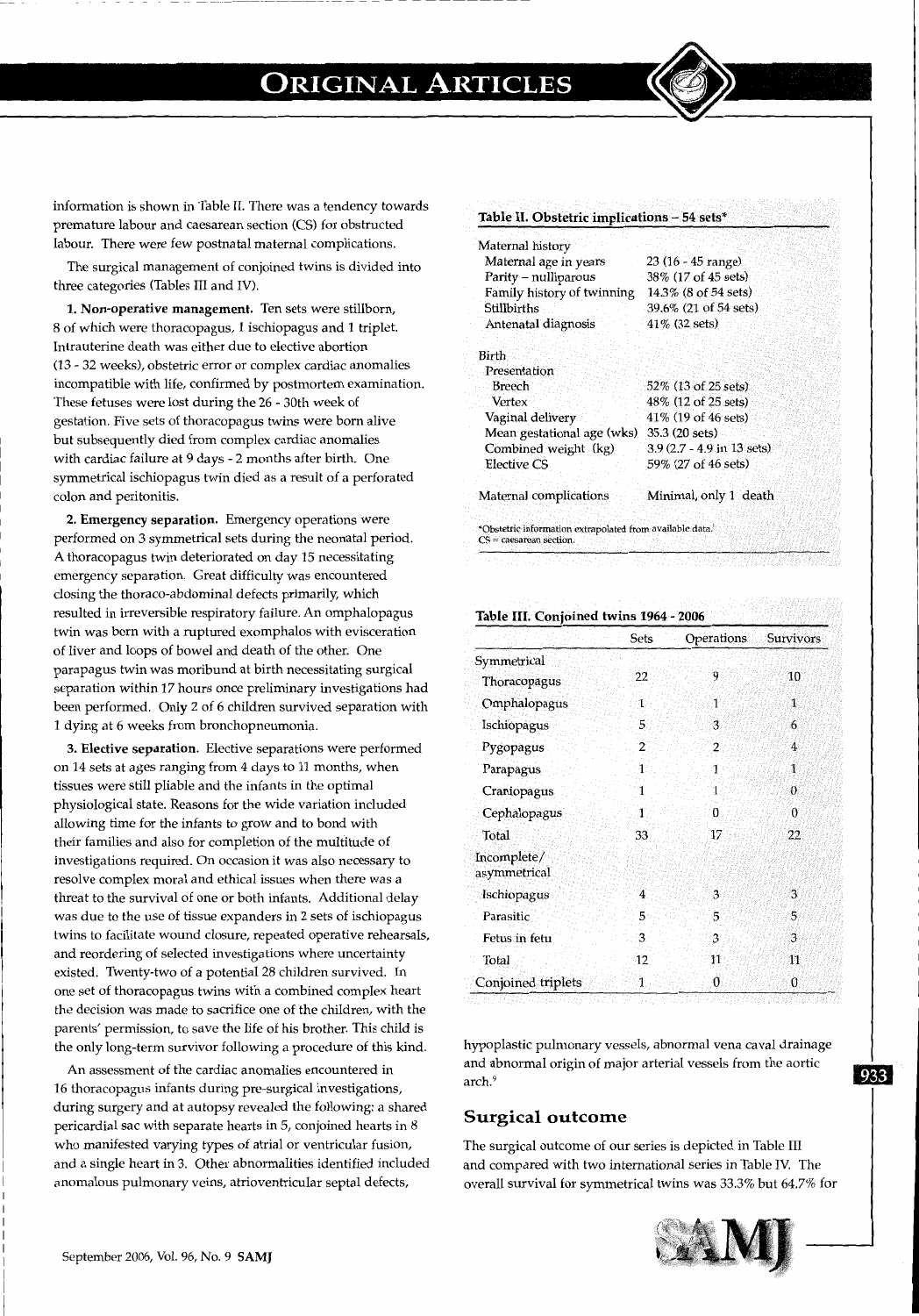| Source                           | No. of sets | Not operated<br>sets | Operated                 |                            |                  |                            |
|----------------------------------|-------------|----------------------|--------------------------|----------------------------|------------------|----------------------------|
|                                  |             |                      | <b>Emergency Surgery</b> |                            | Elective surgery |                            |
|                                  |             |                      | No. of sets              | No. of<br>survivors $(\%)$ | No. of sets      | No. of<br>survivors $(\%)$ |
| Spitz and<br>Kiely <sup>14</sup> | 22          | 6                    | 7                        | 4(29)                      | 9                | 15(83)                     |
| O'Neill <sup>19</sup><br>1998    | 18          | 5                    | 5                        | 1(10)                      | 8                | 13(81)                     |
| Present series                   | 33          | 16                   | 3                        | 2(33)                      | 14               | 20(72)                     |

those that were operated on. Emergency surgery had a dismal outcome with only 2 infants surviving (33%). Asymmetrical separation had a 92% survival rate.

## Discussion

Improved survival rates for conjoined twins are due to advances in perinatal and postnatal diagnostic techniques, meticulous interpretation of the special investigations and correct anaesthetic and surgical management carried out by an experienced multidisciplinary team.<sup>14-21</sup> Because of our extensive clinical experience, we have learned that the anatomical configurations encountered are very complex, with unexpected anatomical variation frequently identified during surgery.

### Ethical and moral considerations

Ethical considerations, which need to reconcile the best options for the twins and their parents, are playing an increasing role in present-day decision-making.<sup>22,23</sup> Sacrifice of one twin because of inability to sustain life alone is the controversy that evokes the most anguish. The decision on whether to operate or not is rendered more complex by those surviving living conjoined twins who consciously elected not to be separated and report that they have lived socially acceptable lives.<sup>17</sup>

Being conjoined does not necessarily negate individual development. Religious views may only support minimal surgical interference, especially when one twin will be sacrificed at surgery. 'We cannot accept one baby must die so that the other one may live. It is not God's will', which differs from the legal opinion 'Why I must order twin baby to die', or 'As we came together, we will also go together' (Eliza Chulkhurst<sup>2</sup>).

From a practical point of view we have adopted the Great Ormond Street Ethical Guidelines for Conjoined Twin Separation. Where separation is feasible with a reasonable chance of success it should be carried out; when surgery is not possible, custodial care should be offered and nature allowed to take its course; where one twin is dead or has a lethal abnormality and cannot survive independently from its normal twin and if not operated on both twins could die, separation to save the healthy twin should be attempted. $^{23}$ 

#### Prenatal diagnosis

In 1950, Gray *et al.<sup>24</sup>* proposed radiological criteria for diagnosing ventrally fused twins but with the advent of 'realtime' ultrasound, CT and MRI scans, plane radiographs lost their importance as a diagnostic tool. Prenatal ultrasound investigations have resulted in an increased detection of conjoined twins. The diagnosis has been made as early as 12 weeks' gestation but is more accurate from 20 weeks.<sup>25</sup> Samesex twins, a single placenta, shared organs and persistent alignment will suggest conjoined twinning. The diagnosis is seldom missed by those experienced in obstetric ultrasound. Serial scans in the second trimester may be necessary to define anatomy further. Prenatal assessment of the extent of organ involvement is often difficult for technical reasons, i.e. the position of the fetuses *in utero,* and the presence of oligo- or polyhydramnios. Recent advances in ultrasound technology, the use of colour Doppler flow studies, and prenatal MRI have improved prenatal diagnosis.

The main objective of prenatal diagnosis is to define the extent of the abnormalities and to counsel the parents accordingly. A team approach is used, combining the experience of the ultrasonologists with the obstetricians, neonatologists, geneticists, pathologists and paediatric surgeons. Termination of pregnancy is offered when fetal echocardiography shows a shared heart, if the anticipated deformities following separation are extensive, and in the presence of cerebral conjunction (Fig. 1). Management of parents who opt to continue with the pregnancy is aimed at maximising the potential for survival of the twins and minimising maternal morbidity.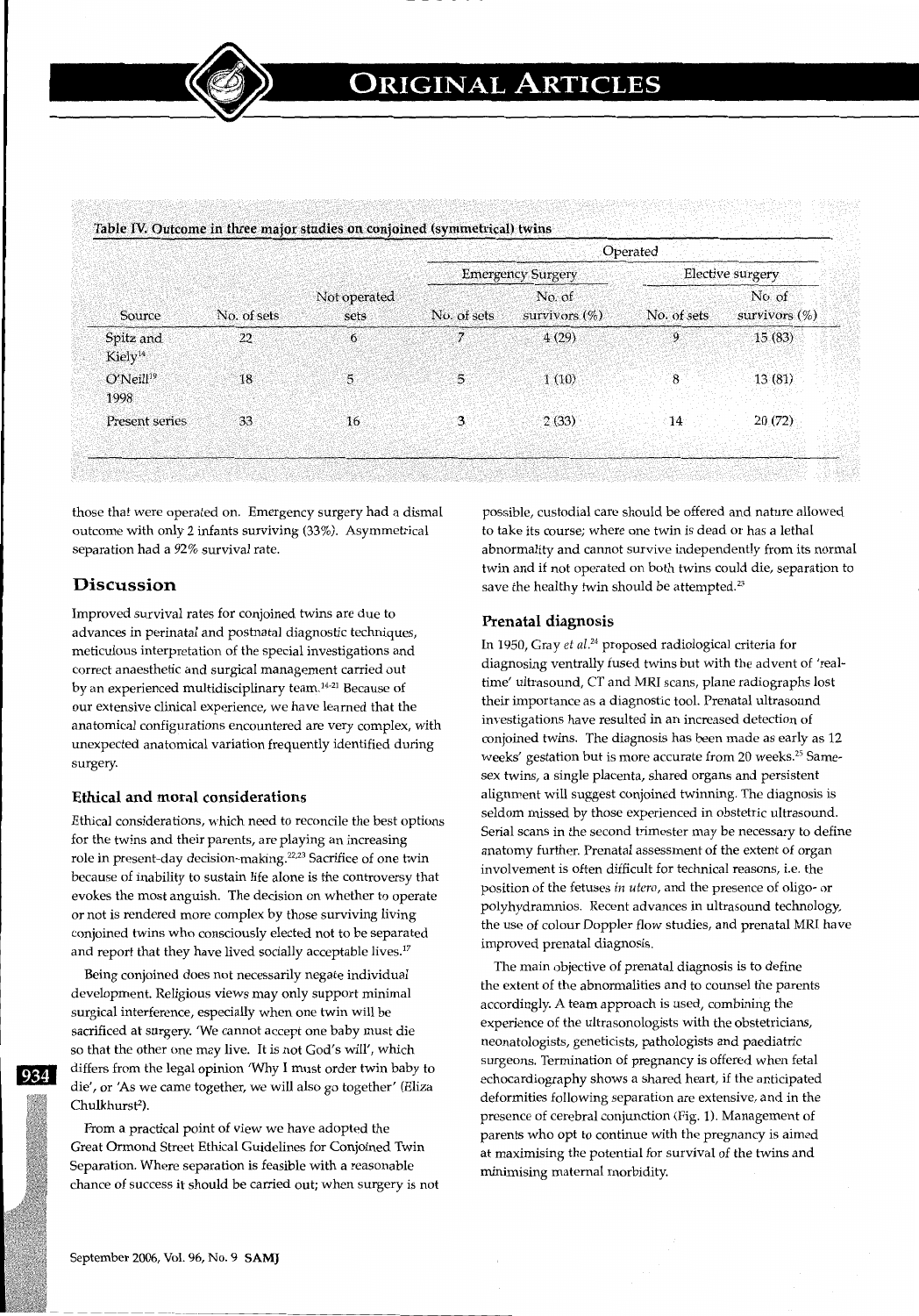

*Fig. 1. Conjoined triplets- one set of thoracopagus twins with a parapagus twin attached to the one thoracopagus twin.* 

## **Obstetric implications**

The birth of conjoined twins is often unexpected, resulting in obstructed labour with difficult transvaginal delivery or emergency CS.<sup>5,26</sup> These complications can be avoided by planned CS at 36 - 38 weeks, once the lungs have reached maturity, because of the high rate of stillbirths and dystocia. In our experience CS was necessary in all but one set of twins with a combined weight of more than 3.9 kg. Children weighing less, including thoracopagus and ischiopagus, were born vaginally. None of the children born normally sustained any damage to the connecting sites (bridges), except for a 5.3 kg omphalopagus twin with ruptured exomphalos, evisceration of liver and bowel and with one twin stillborn. Tragically, one mother died during labour.

#### **Postnatal management**

Immediate postnatal management consists of resuscitation and stabilisation of the twins. This is followed by a thorough physical examination with special investigations to define the relevant anatomy. If emergency surgery is anticipated, all twins should undergo echocardiography and plain roentgenography; which provides limited but essential information. The site of conjunction will determine the type and order of special investigations. The information obtained will determine the surgical approach, the timing of separation, the allocation of organs and structures and the eventual prognosis regarding survival and functional outcome. Important structures to evaluate are cardiac, hepatobiliary, intestinal, urogenital and spinal systems.<sup>27,28</sup> The use of diagrams, 3D organ models and surgical rehearsal of the procedure will ensure the best possible outcome. Despite all these investigations and careful analysis of findings, preoperative interpretation may still be difficult with incorrect conclusions drawn.

Emergency separation resulted in an up to 70% mortality rate compared with 20% for elective procedures, emphasising the need to stabilise the infants initially and to postpone surgery until the basic investigations have been completed.<sup>6</sup> In our experience, emergency surgery was necessary to alleviate intestinal obstruction, to manage a ruptured exomphalos, and for deteriorating cardiac-respiratory status threatening survival of one or both twins. Delaying separation into early childhood may result in increased postnatal deformities and psychological problems. If it is possible to separate the twins, it is proposed that surgery should be performed within the first 6 - 9 months before an awareness of their condition develops. Motor skills, sensory integration and personality need to develop in a separated state.<sup>29</sup>

### **Anaesthetic considerations**

Anaesthesia for separation of conjoined twins is a complex, demanding procedure that is facilitated by having two colour-coded anaesthetic teams, one representing each child.30• 31 Our experiences have highlighted the following. The infants are often premature with pre-existing cardiac and pulmonary dysfunction, and induction of anaesthesia is often compromised by the abnormal positions and proximity of the twins. During surgery difficulties with vascular access, haemodynamic stability and temperature control can be considerable.

To maintain haemodynamic stability; blood volumes transfused ranged from 10% to 450% of the estimated blood volume. Blood loss was especially extensive in thoracopagus and ischiopagus separations, and relative changes in position of the two infants during surgery leads to significant shifts in blood volumes. Owing to cross-circulation, pharmacokinetics and pharmacodynamics are inconsistent, especially in thoracopagus twins, and altered drug responses must be expected. Anticipated problems after separation include respiratory insufficiency, haemodynamic instability, fluid imbalance, temperature control, sepsis, wound closure and residual organ dysfunction.

---------- - - - - - - - - - - - - - -



935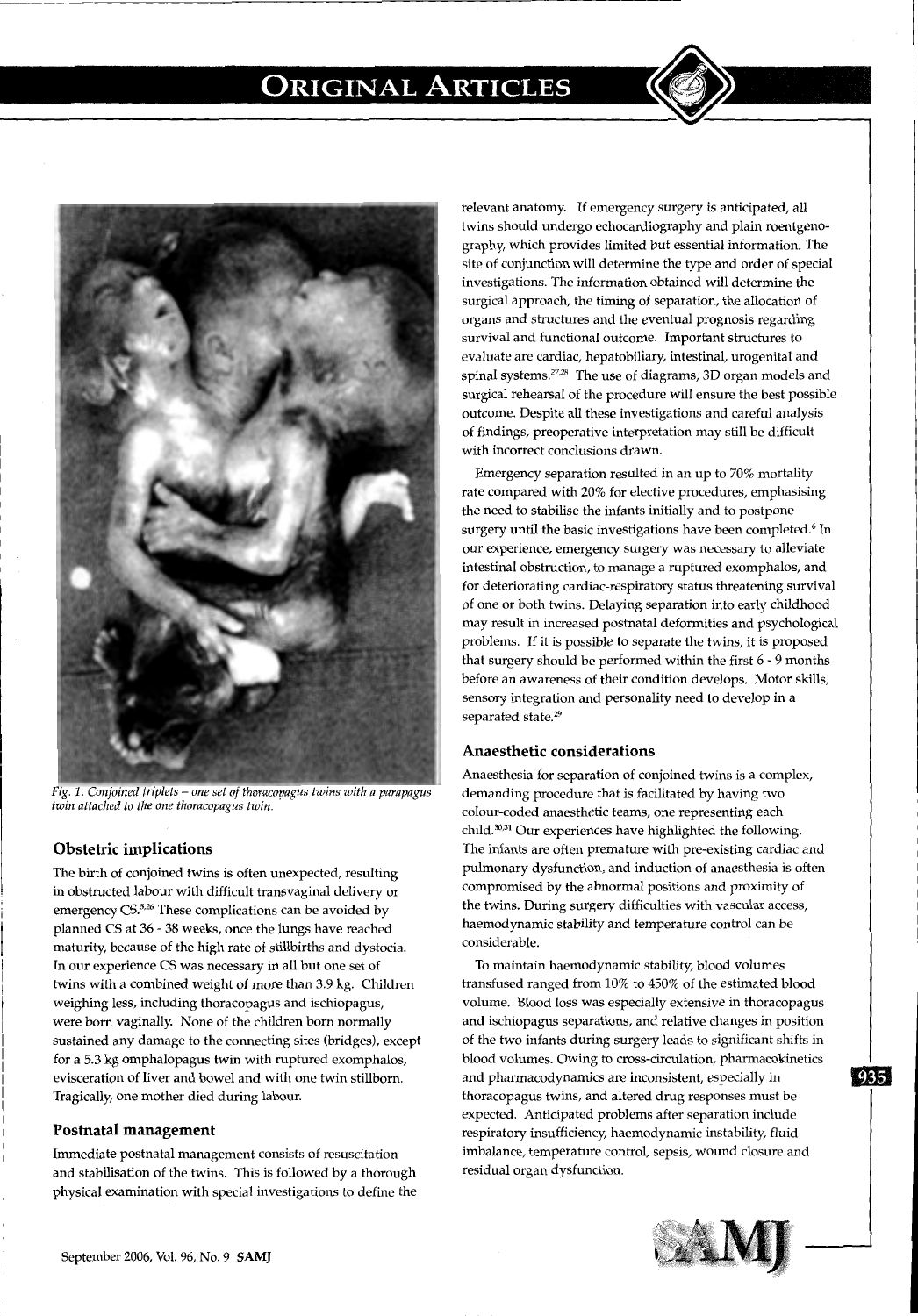

### **Surgical separation and reconstruction**

Many descriptions of surgical procedures to separate the various types of conjoined twins have been published.13• 15- 20 Technical details are determined by the anatomy of conjunction, the allocation of sharing of organs and structures and the planned reconstruction. Standard approaches are normally utilised but variations may demand a novel surgical approach or alternative techniques. Major factors that will govern successful separation include the order of separation, the distribution of organs between the twins, meticulous aseptic surgical techniques, the reconstruction of divided organs and structures and wound closure. It is also necessary to distinguish between structures that are shared by both twins and those belonging only to one of them? Allocation of shared organs usually involves the anus, rectum, genitourinary tract, lower spine and spinal cord. Unexpected anatomical variations are often encountered, including previously unrecognised cardiac, gastrointestinal, hepatobiliary, spinal and genitourinary anomalies. Operation time is prolonged with the separation of the more complex thoracopagus and ischiopagus twins, where it is in the order of 7 - 13 hours and 13 - 19 hours, respectively.

#### **Skin closure**

Whenever there is extensive sharing of body surface areas, e.g. thoracopagus and ischiopagus, closure of the disconnected surfaces may pose major problems, especially when separation is undertaken as an emergency.32- 34 Subcutaneous tissue expansion is used to provide tissue for reconstruction or closure where insufficient natural tissue exists (Fig. 2). This allows for primary tension-free closure, thereby minimising respiratory and wound complications. Unfortunately tissue expansion was unsuccessful in 60% of our cases because of factors such as placement over bony areas with little subcutaneous tissue, wound sepsis and skin necrosis. Skin expanders must be correctly sited and placements are



*Fig. 2. Ischiopagus twins with four skin expanders. Note the position and size of expansion.* 

best tolerated in older infants. It takes 6 - 8 weeks to gain maximum advantage.19

#### **Cardiovascular system**

Experience with 22 thoracopagus twins has taught us that evaluation requires the use of every tool available- from clinical evaluation to angiography. The ECG is generally unreliable as two separate ECGs do not rule out significant sharing of cardiac structures. The mainstay of the evaluation is echocardiography, generally best accomplished by a pair of investigators who meticulously double-check each other's findings. 35 The investigators may be left with apical and suprasternal views only. Trans-oesophageal echo has not been possible given the size of the infants. The newer multi-slice CT scanning and modern MRI machines will clearly have a role to play in future evaluations despite the radiation exposure and the need for a general anaesthetic.

In our limited experience an MRI investigation resulted in 'overcalling' of ventricular sharing. Angiography under general anaesthetic may still be needed, but it remains a highrisk procedure with an unpredictable response to anaesthesia. In a set of twins with venous-pole sharing induction of anaesthesia resulted in asystole in the twin with a myopathic ventricle - leading to brain death and an emergency separation. Before separation the surgeon may still not know the exact nature of venous connections, coronary arterial anatomy, the branching anatomy of the head and neck vessels and the true size of the right ventricle.

No twins with ventricular conjunction have ever been successfully separated with both surviving; only one of our twins with shared ventricles survived. At surgery it became apparent in this case that successful separation was impossible without sacrificing one infant. All the main inflow and outflow vessels from one child were then disconnected from the heart and the whole cardiac complex was assigned to the infant selected to survive. One other child from a sacrifice procedure survived for 30 days and died from aspiration.

#### **Hepatobiliary system**

The liver is shared in almost all ventral forms of conjoined twins. Ultrasound, CT and radio nucleotide scanning provide the best overall picture of hepatic conjunction, the biliary drainage system including the gallbladder, and the configuration of the pancreas (Fig. 3). For successful hepatic division, each liver has to have an inferior vena cava to its own heart. Hepatic conjunction is along an oblique plane and venous connections may consist of a labyrinth of small venous channels that may bleed excessively during surgery. In our experience, hepatic division has always been possible. Cardiac disconnection must be accomplished before hepatic division, as a large volume of blood can circulate through the liver, creating a false impression that both hearts are functioning haemodynamically satisfactorily to sustain independent life.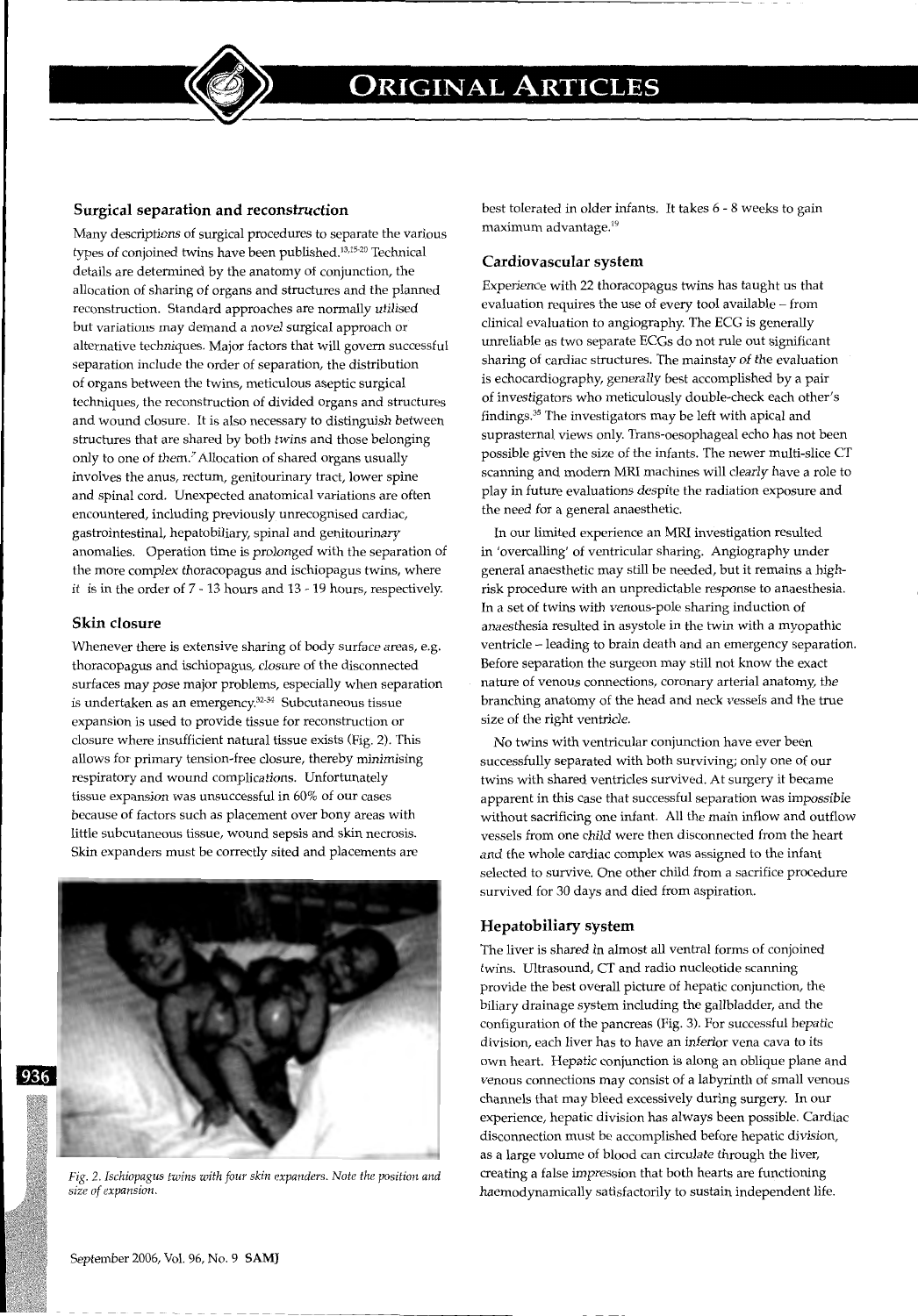

*Fig.* 3. *Thoracopagus twins with anatomical normal hearts with overlapping ventricles and an intra-atrial tubular connection. The livers were fused in an oblique plane with two gallbladders and a single extrahepatic drainage system connecting with a fused upper duodenum. A single pancreas was present and the single jejunum was separated into two ilea at Meckel's point with two normal colons. Four kidneys were present.* 

The anatomy of the extrahepatic biliary system (EHBS) needs to be confirmed, and this may require intraoperative cholangiography.20• 36 Two gallbladders do not always equate with two EHBSs, especially if there is fusion of the proximal duodenum which may be demonstrated by upper contrast radiography. However two gallbladders and two duodenums usually indicate two separate extrahepatic bile ducts. Bile drainage is imperative, and in the presence of a single EHBS, one twin should be allocated the EHBS, while every attempt should be made to establish bile drainage through a Rouxy hepaticojejunostomy in the other twin.4 Anatomically the pancreas belongs to the duodenum, and is best left with the EHBS.

#### **Gastrointestinal system**

The intra-abdominal gastrointestinal tract (GIT) is frequently shared in ventral and caudal types of junction and usually follows one of two patterns. Duodenal junction is often encountered in thoracopagus twins. The junction can extend

distal to the duodenum and involve the upper small bowel up to the level of Meckel's point, where it divides again into two separate distal ilea. The second type of GIT sharing, viz. ileocolic or rarely only colonic, is commonly encountered in ischiopagus twins. The single ileocolon, resembling a conjoined organ, opens into a single anus. A double blood supply may facilitate longitudinal division of the colon, thus preserving an anatomically normal or foreshortened colon for each child. Alternatively, one child can be allocated the ileocecal valve and the other the anus, with both sharing the divided colon. Pygopagus twins always have a common anal canal. It is our practice to reconstruct the anorectal region at the time of primary division. A previously placed colostomy; however, demands a different type of allocation and reconstruction.

### **Urogenital tract**

Complex and variable urogenital abnormalities accompany pelvic fusion and are restricted to symmetrical and asymmetrical ischiopagus and pygopagus twins (Fig. 4). The incidence of shared pelvic organs is in the order of 15% for pygopagus to 51% for ischiopagus twins. An unobstructed continent urinary system with a physically acceptable and functional genital system is the primary goal. Essential in the workup of urogenital abnormalities are genitourinary ultrasound, isotope renography, micturating cysto-urethrogram and endoscopy.<sup>18,37-39</sup>

The kidneys may vary in number, size and ectopia, in degree of fusion and in the course of the ureters. Most ischiopagus twins have four kidneys and two bladders, with one ureter crossing to the ipsilateral and one to the contralateral bladder. One or two bladders may be present, lying side by side, or fused in the midline, with one draining into the other. In most cases, despite these variations, a functional bladder can be reconstructed. The presence of spinal fusion in its various forms complicates the situation by introducing a neuropathic element into the behaviour of the bladder, which has a significant influence on future management. Crucial decisions regarding assignment are therefore required when shared organs, which cannot be divided, are present.

The genital pattern varies widely and every effort should be made to achieve functional reconstruction, which may require an individual approach. In females, urogenital sinuses or even cloacal abnormalities are often present, requiring careful consideration during division, allocation of organs and reconstruction (Fig. 5). In males, the status of the external genitalia, urethra and testes are important. Twins with two sets **987** of external genitalia can undergo successful separation, and secondary reconstructive genitoplasty may be required if only one set of external genitalia is present. Staged procedures may be required to achieve optimal outcome.

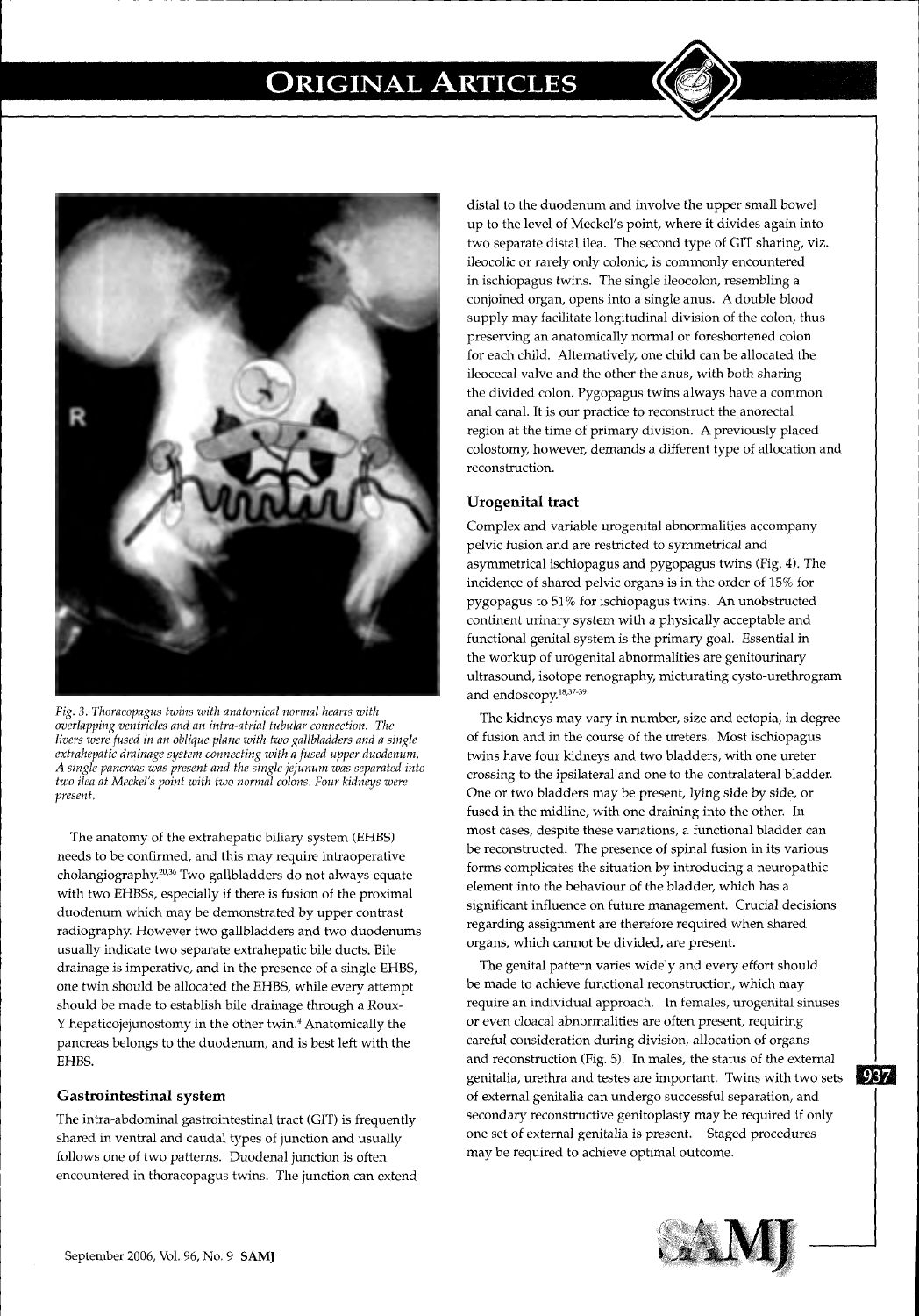



*Fig. 4. Clinical appearance of ischiopagus tetrapus twins. The radiograph depicts the extensive pelvic fusion and the drawing indicates gastrointestinal, upper urinary tract and internal genital abnormalities encountered at surgery.* 

## Central nervous system

938

Neurosurgical interest in conjoined twins has tended to focus on craniopagus twins who comprise only 2 - 6 % of all conjoined twins but present some of the greatest challenges in separation. The only craniopagus in this series was operated in



*Fig.* 5. *Complex cloacal abnormalities in female ischiopagus twins. Midline division allowed for equal allocation of organs.* 

1964; at that time, survival was virtually unheard of and both infants died intraoperatively from uncontrollable blood loss.

A recent review proposes a practical four-category classification based on the angle of union (vertical or angular) and the degree to which the dural venous sinuses are shared. $40$ Conjoined cerebral tissue may present an important technical challenge, but preservation of the venous drainage of the brain has emerged as one of the most critical determinants of outcome following separation. Various surgical approaches have been reported.<sup>41</sup>

In managing the 5 ischiopagus twin pairs and 2 pygopagus twin pairs reported in this series, it has become apparent that these conjoined twins may also have involvement of the central nervous system. One pair of pygopagi had back-to-back fusion of the conus medullaris resulting in a wishbone configuration to the spinal cords (Fig. 6). One pair of ischiopagi had end-toend fusion of the spinal cords while another had a fused dural sac. In cases such as these, careful consideration must be given to the sequence of separation as it may be preferable to open the dura and separate the neural elements before the bowel is opened. Division of neural tissue is based on anatomical factors as well as the preoperative neurological status of the children. A particularly important consideration in reconstruction is avoidance of a CSF leak, and various strategies have been described.<sup>42,43</sup> An important observation is the fact that 9 of these 12 children (75%) had bony abnormalities of the spine such as hemivertebrae remote from the area of conjunction, putting them at risk for progressive spinal deformity and scoliosis.

Four of the asymmetrical cases reported early in this series had the parasite attached to the spine.<sup>3</sup> The relationship between such cases and complex spinal dysraphism remains unclear, as the latter may also have elaborate appendages resembling vestigial limbs.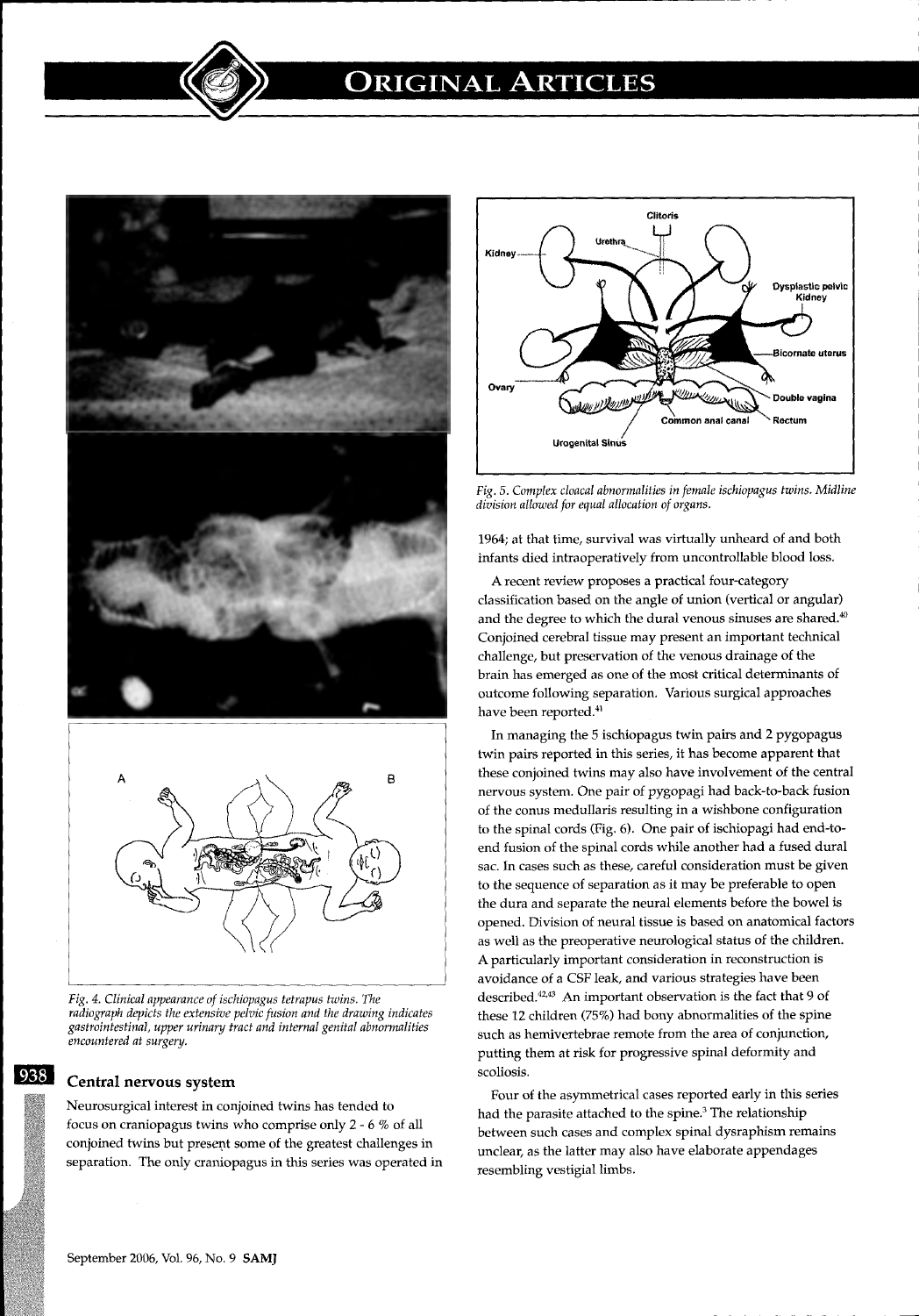

*Fig.* 6. *Conjoined spinal cords in pygopagus twins. A. Preoperative sagittal T1 MRI scan showing the cords to unite distally. B. After removal of the caudal laminae and opening of the dura, the terminal spinal cords were found to be fused back-to-back with the shortened cauda equine nerve roots readily identified. As both children had virtually normal neurological function, the division was made strictly* in *the midline and there was no new postoperative deficit. 43* 

### **Musculoskeletal system**

The orthopaedic surgeon is predominantly involved early in the separation of ischiopagus twins. 44A5 Three-dimensional reconstruction CT scans of the pelvis are most helpful in

 $-1.4\pm0.01$  and  $-1.4\pm0.01$  and  $-1.4\pm0.01$  and  $-1.4\pm0.01$ 

ascertaining the anatomical configuration of the pelvic ring and the possible junction of the vertebral columns. Diastasis of the pelvis is due to external rotation of the posterior segment. Posterior osteotomies rotate acetabula and the whole pelvis into normal alignment, which facilitates anterior abdominal wall closure and urogenital closure, and renders stability to the perineum. It also prevents delayed diastasis of the symphysis pubis, reconstructs pelvic anatomy and corrects acetabular retroversion to anteversion. The commonly encountered postoperative 30 - 50' flexion deformities of the hips usually resolve within 6 months. In 62% of ischiopagus twins there were associated spinal and cord and lower limb abnormalities. Correction of the pelvic abnormalities ensured that al16 ischiopagus children became community walkers. <sup>44</sup>

As mentioned above, children with hemivertebrae, asymmetrical or diminutive chest cavities and even those with caudal junction are prone to develop scoliosis. Progressive scoliosis in non-paralytic patients will not affect the hips it is more a cosmetic deformity or affects respiratory capacity. Long-term follow-up is mandatory as rotational abnormalities, contractures and dislocation of the hips together with progressive scoliosis can occur. The importance of this problem is underscored by the data in Table III. Ischiopagus and pygopagus twins together represent only 19% of all symmetrical twins in this series, but comprise 45% of all longterm survivors.

### **Postoperative management**

Cardiovascular and respiratory failure remain the most frequent causes of death in the immediate postoperative period. Further operations may be required for secondary wound closure or dehiscences and skin grafting. There is also hidden long-term morbidity and mortality. A number of infants died later from factors such as unresolved aspiration, bronchopneumonia, cerebral anoxia and malaria.

### **Conclusion**

We have been extremely fortunate and privileged at Red Cross War Memorial Children's Hospital to have had referred - and to have managed - the largest number of conjoined twins in the world. With this experience, we have formulated what we believe is the optimal strategy in the approach to their surgical separation. This remains at all times a multidisciplinary team effort.

Prenatal diagnosis allows careful planning for delivery and for preoperative assessment. Emergency surgery may be **may be all all**  $\overline{080}$ required, but it is preferable to delay surgery to allow growth and the completion of investigations. Inevitably, the ultimate prognosis will depend on the state of the conjoined organs and the potential for successful separation. Tragically, in some cases separation will not be possible. Detailed preoperative